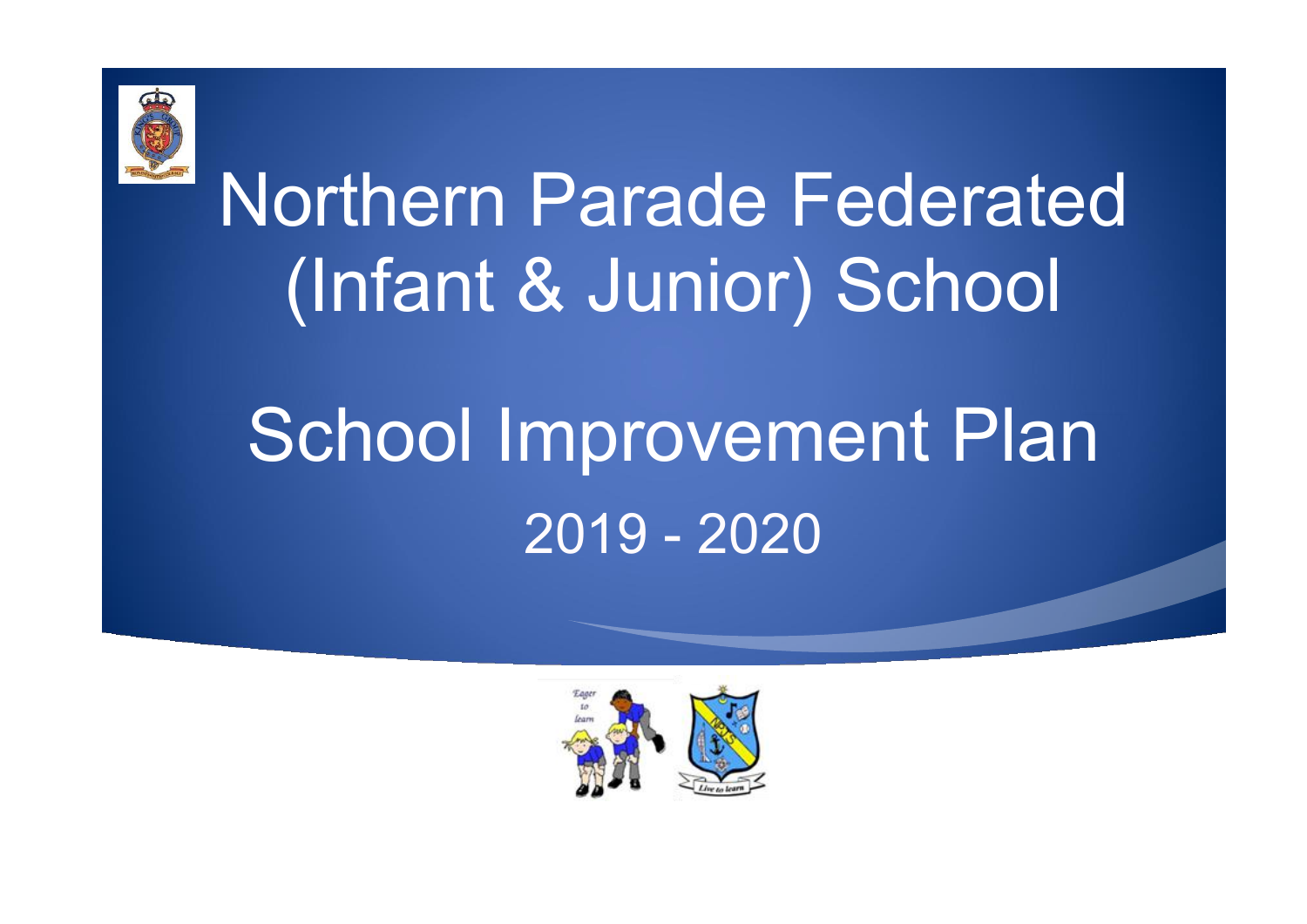# **King's Group Academies**

**Mission**: The King's Group Academies' mission is to equip all pupils with the confidence, knowledge, skills and values that will enable them to thrive in the modern world.

**Vision**: Our vision is to create a global community of pupils and staff; broadening horizons, fostering understanding and raising aspirations by connecting our Academies with other King's Group schools across the world.

**Values**: Strong British traditions ofrespect, fairness and tolerance, our Academies strive for academic excellence, enriched with opportunities for personal development and success.

## **Big Hairy Audacious Goal: To be the top performing MAT nationally in 5 years**

Breaking this down

- Grow King's Group Academies to 15 schools
- The performance of all Academies places them in top 10 in their family of schools (ref. DfE Compare Schools)
- The establishment of ongoing projects with The King's Group  $-1$  focused on the Quality of Education; 1 focused on Leadership

# **Northern Parade Federated (Infant & Junior) School**

**Motto:** Eager to Learn ~ Live to Learn

**Mission:** Create a happy, secure & stimulating learning environment in which all members of the school community can grow in confidence & develop their full potential.

**Vision & Values Statement:** A creative community working together to motivate, challenge & build resilience in our independent leaners.

**Values:** Teamwork, Resilience, Independence, Creativity, Challenge.

## **Whole School Outcomes: priorities and goals**

- Both Northern Parade Schools (Infant & Junior) to operate at a level that Ofsted would judge as at least Good for Overall Effectiveness, with elements of outstanding practice. This will only happen with a stable  $\&$  strong leadership that is focused on a curriculum that ensures the very best outcomes and quality of education for our pupils.
- Expectations must be higher, of ourselves, all staff, governors, pupils, parents  $\&$  the community. To raise these expectations, we must ensure that they are clear & consistent, with constant reinforcement until they became habit.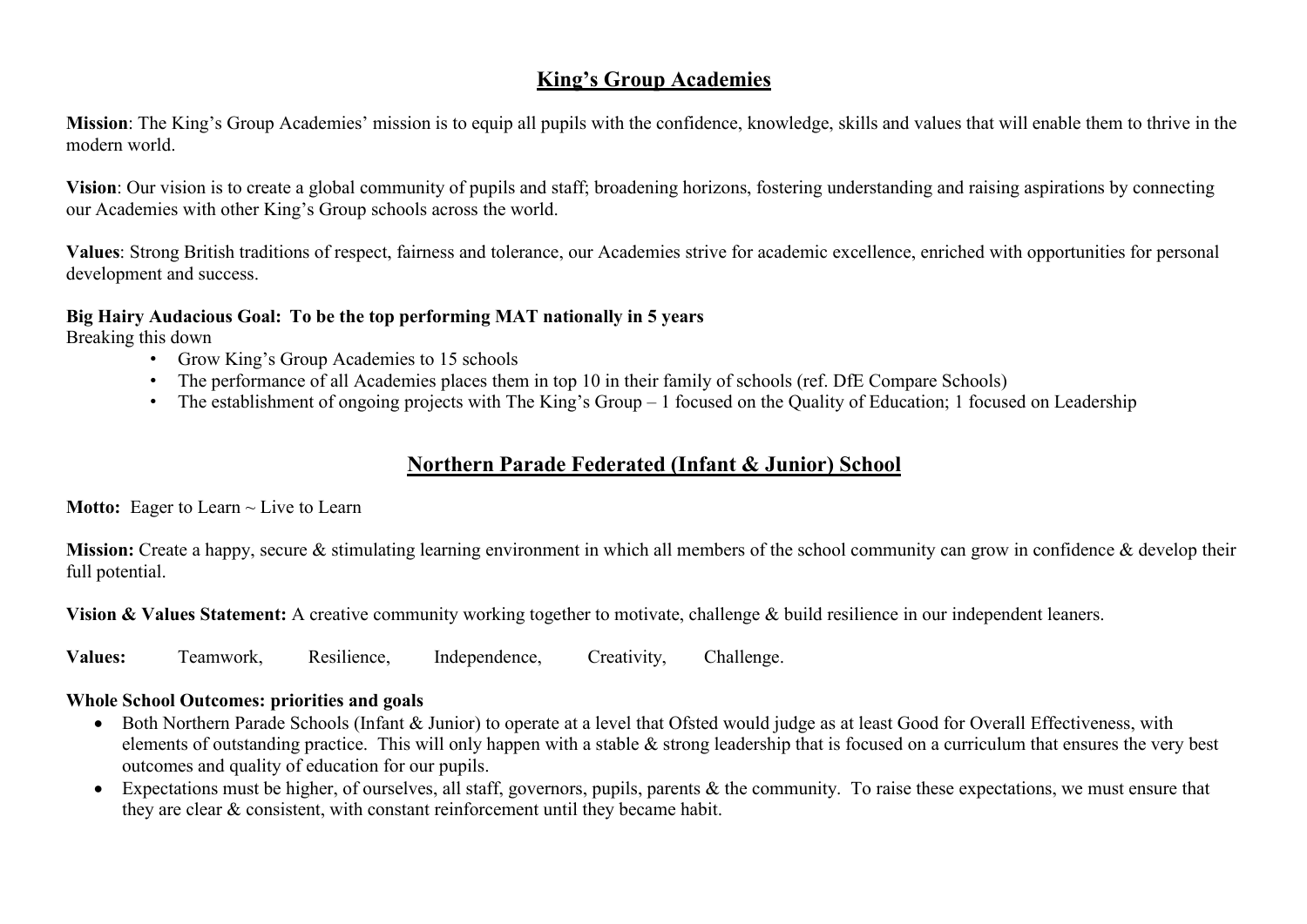### **Whole School Outcomes: priorities and goals for each yeargroup:**

For Year R the Wildly Important Goals are: 72%+ achieve a Good Level of Development at the end of the EYFS 2020. For Year 1 the Wildly Important Goals are: 90%+ achieve the expected standard in the Yr 1 Phonics Screening Check. For Year 2 the Wildly Important Goals are: 70%+ achieve RWM Combined at EXS+ at the end of KS1 Teacher Assessment 2020. For Year 3 the Wildly Important Goals are:  $65 - 70\%$  achieve EXS+ in Reading at the end of Yr 3 Teacher Assessment 2020. For Year 4 the Wildly Important Goals are: 75%+ achieve EXS+ in Reading at the end of Yr 4 Teacher Assessment 2020. For Year 5 the Wildly Important Goals are: 75%+ achieve EXS+ in Reading at the end of Yr 5 Teacher Assessment 2020. For Year 6 the Wildly Important Goals are: 70%+ achieve RWM Combined at EXS+ in the KS2 SATs 2020.

#### **KEY PRIORITIES FOR SCHOOL IMPROVEMENT 2019 - 2020**

#### **Driving Priority 1 – Quality of Education**

Ensure that there is high quality curriculum intent, implementation & impact which results in improved outcomes for all pupils.

#### **Driving Priority 2 – Behaviour and Attitudes**

Improve standards of behaviour within lessons, around the school  $\&$  at other times.

#### **Driving Priority 3 – Personal Development**

Improve the spiritual, moral, social and cultural development of pupils which contributes significantly to children with strong character who are well prepared for the next stage of their education, future careers & to be positive citizens within society.

#### **Driving Priority 4 – Leadership and Management**

Develop leaders at all levels to ensure that staff receive high quality support & development within a strong school vision & ethos.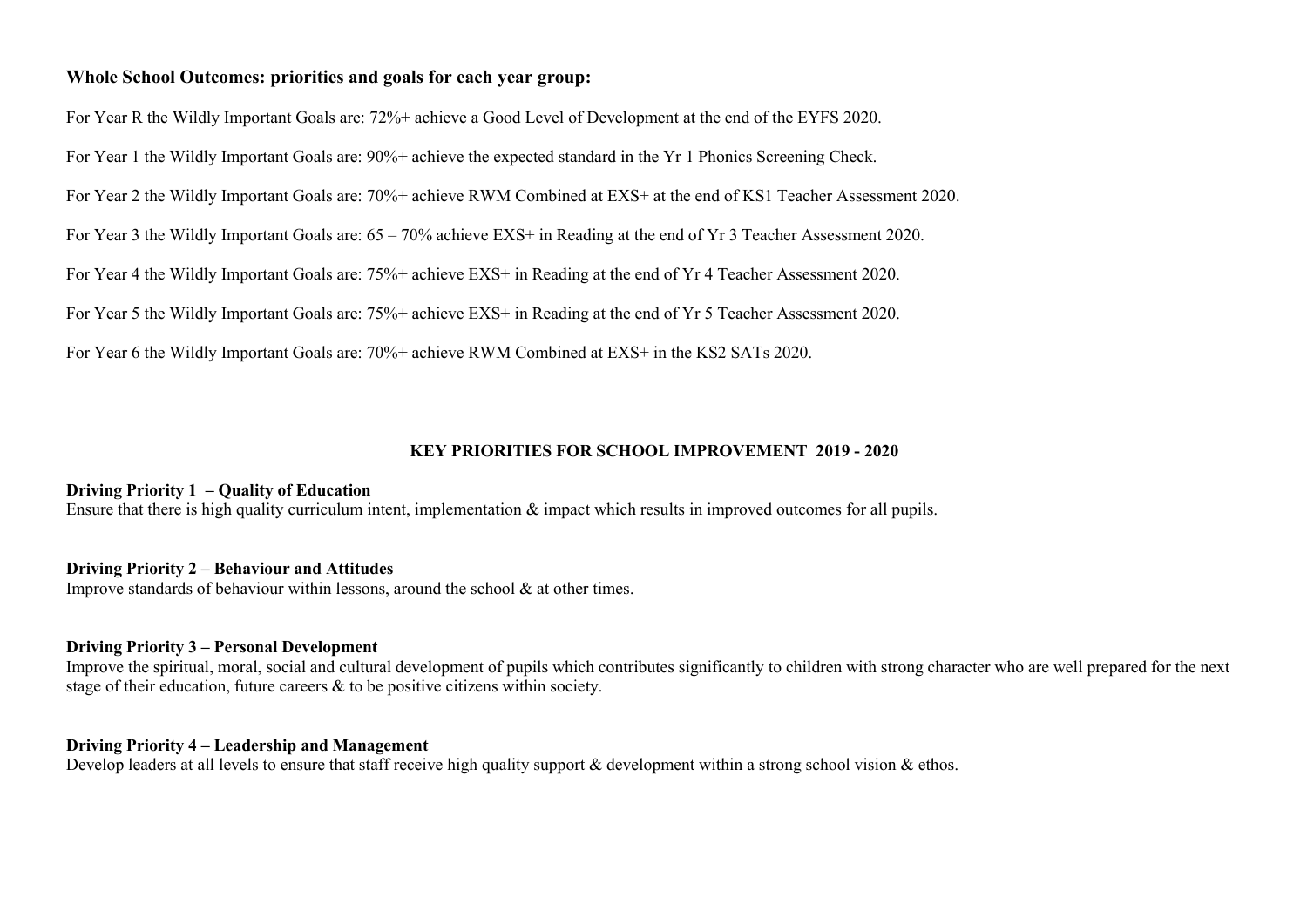Schools exist in a climate of accountability and where a school has correctly identified its priorities there should be a good match with the key issues raised by Ofsted inspectors or other external sources who validate the school's judgements. These issues are discrete but actions that relate to improvements measured in relation to enhanced teacher or pupil performance by their very nature should form part of the *School Improvement Plan*. Priorities identified by the school may well arise from school self-review, especially when a school knows itself very well.

The school review cycle then comprises: School Self Review - audit and benchmarking The School Improvement Plan – target-setting, curriculum development, action planning The work of the school  $-$  implementation, monitoring and review



Naturally, schools have other plans e.g. subject leader/year leader action plans (particularly for English and Mathematics), those for attendance, inclusion. These often relate to the School Improvement Plan in its entirety or any one or combination of the priorities within it. All members of staff should be aware of the priorities and bear these in mind in their work and performance. Performance management/appraisal objectives will also be related so that everyone's efforts are centred on the school's priorities for raising standards and improving outcomes for our pupils.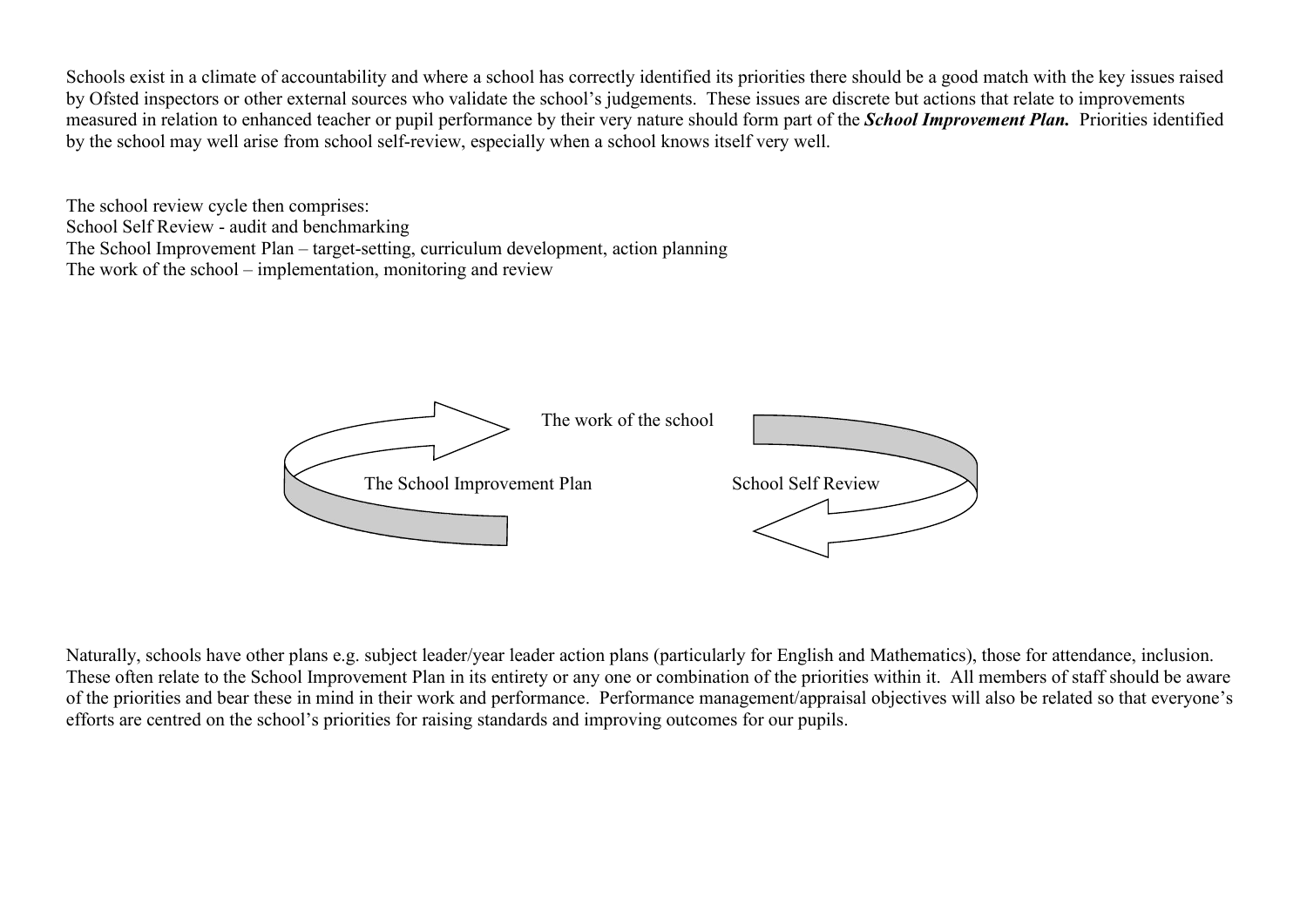## **Quality of Education**

**Driving Priority 1 –** Ensure that there is high quality curriculum intent, implementation & impact which results in improved outcomes for all pupils.

| Objective        | Intended impact                           | Actions (RAG'd)                | Lead staff   | Monitoring & evaluation   | Start date | Review date      |
|------------------|-------------------------------------------|--------------------------------|--------------|---------------------------|------------|------------------|
| Rigorously       | Curriculum progression for each           | Support 2 x TLR Curr Dev       | <b>EHT</b>   | EHT reports to LGB.       | Nov 2019   | Termly to        |
| develop the      | subjects demonstrates effective           | post-holders to understand new | $2x$ TLR     | 2 x TLRs Curr Ldrs bring  | although 2 | judge            |
| curriculum       | sequencing, impacting on improved         | Ofsted EIF. Training for CTs.  | Curr Ldrs    | back ideas from Ofsted    | x TLR Curr | progress. In     |
|                  | pupil outcomes across the whole range     | Design explanation of          | Subject Ldrs | training.                 | Ldrs start | place by         |
|                  | of subjects. $(65\% +$ for RWM comb)      | Curriculum Development at      | <b>AHTs</b>  | Subj Ldrs report to 2 x   | in Sept    | Sept 2020.       |
|                  | Curriculum assessment is rigorous $\&$    | NPS for staff & governors.     |              | Curr Ldrs & EHT.          | 2019.      |                  |
|                  | identifies gaps & next steps in learning. | Subject Ldrs to write Curr     |              |                           |            |                  |
|                  | Subject Ldrs can evidence standards.      | statements, policies & curr    |              |                           |            |                  |
|                  | Ofsted grade this judgement as Good or    | progression for each subject;  |              |                           |            |                  |
|                  | better.                                   | including Cultural Capital.    |              |                           |            |                  |
| Improve          | Pupils read more regularly (home & schl). | Review Reading approaches &    | English Ldr  | En Ldr reports to EHT &   | Sept 2019. | <b>July 2020</b> |
| standards & a    | Improved levels of fluency &              | rewards from Yr R to Yr 6.     | English      | LGB.                      |            | results $\&$     |
| love of Reading  | comprehension.                            | Promote parental engagement    | Project Team | AHTs feedback DDIs to     |            | prov results.    |
| throughout the   | Phonics, KS1 & KS2 Reading results        | in Reading.                    |              | En Ldr when relevant.     |            |                  |
| school           | above national averages & moving          | *For more detail see English   |              | Assmt/RSL regularly       |            |                  |
|                  | towards FFT20 at EXS+.                    | Action Plan.                   |              | tracks progress & reports |            |                  |
|                  |                                           | Use of PiXL.                   |              | to EHT.                   |            |                  |
| Continue to      | Pupils develop greater skills of fluency, | Distribute Numicon textbooks.  | Maths Ldr    | Maths Ldr reporst to EHT  | Sept 2019. | <b>July 2020</b> |
| improve Maths    | reasoning & problem-solving.              | Support Yr R with Numicon      | Maths        | & LGB.                    |            | results &        |
| through the use  | KS1 & KS2 Maths results above             | approaches.                    | Project Team | AHTs feedback DDIs to     |            | prov results.    |
| of Numicon & a   | national average & moving towards FFT     | Continue 'mastery' CPD for     |              | Ma Ldr when relevant.     |            |                  |
| mastery          | 20 at EXS+.                               | teaching & support staff       |              | Assmt/RSL regularly       |            |                  |
| approach         |                                           | *For more detail see           |              | tracks progress & reports |            |                  |
|                  |                                           | Mathematics Action Plan        |              | to EHT.                   |            |                  |
| Support teachers | Teachers respond to development points    | Introduce programme of         | <b>EHT</b>   | CEO regularly at NPS &    | Sept 2019. | <b>DDIs</b>      |
| to improve their | & can articulate improvements.            | Developmental Drop-ins.        | AHTs/Yr      | conducts DDIs alongside   |            | fortnightly      |
| pedagogy         | Performance of teachers is judged to be   | Ensure AHTs enact fortnightly  | Ldrs         | AHTs.                     |            | throughout       |
|                  | consistently Good or better.              | DDIs & quality assure          | Other local  | EHT conducts DDIs &       |            | the year to      |
|                  | PiXL supports teachers to target          | judgements.                    | schls in KGA | quality assures AHTs.     |            | July 2020.       |
|                  | underachievement & key marginals.         | Peer observation at CPIS &     | <b>MAT</b>   | Teachers add DDI          |            |                  |
|                  | Teachers more reflective & self-aware     | LJS. Learn from best practice. |              | feedback to BlueSky.      |            | End of yr        |
|                  | as evidenced on BlueSky.                  | Introduce PiXL with            |              | EHT reports to LGB.       |            | appraisal        |
|                  | Monitoring & evaluation addresses         | diagnostic assessments, QLA,   |              | Govs conduct school       |            | July or Sept     |
|                  | under-performance.                        | PLCs & therapies.              |              | visits linked to SIP &    |            | 2020.            |
|                  |                                           | Ensure rigorous Appraisal.     |              | write reports.            |            |                  |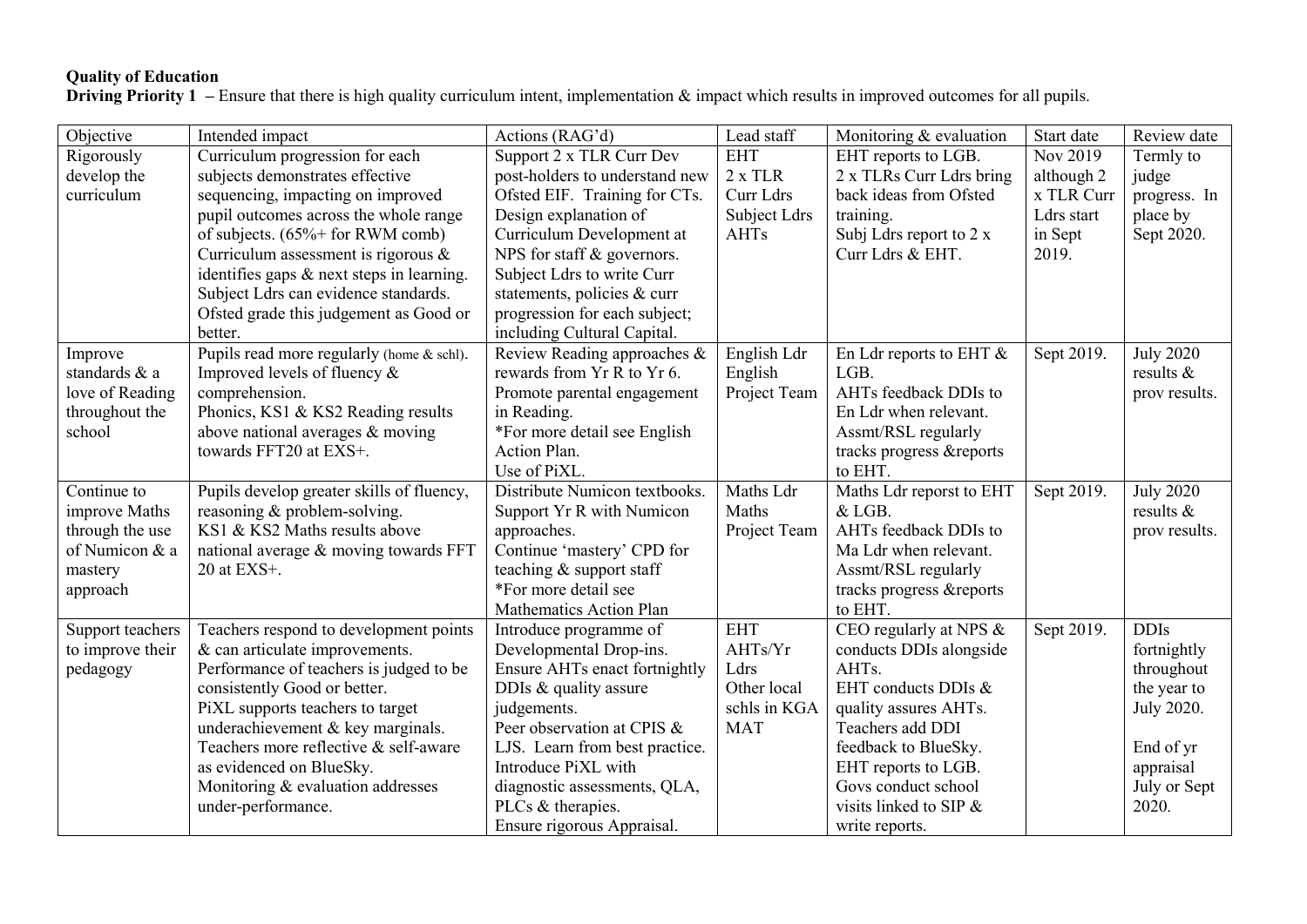# **Behaviour & Attitudes**

**Driving Priority**  $2$  – Improve standards of behaviour within lessons, around the school  $\&$  at other times.

| Objective          | Intended impact                            | Actions (RAG'd)                      | Lead staff | Monitoring & evaluation   | Start date | Review date          |
|--------------------|--------------------------------------------|--------------------------------------|------------|---------------------------|------------|----------------------|
| Review &           | Pupils & parents give positive feedback    | New Behaviour Policy                 | EHT, Yr 6  | EHT & AHTs consider       |            | Termly then          |
| develop            | about Behaviour Policy e.g surveys.        |                                      | AHT/DSL,   | this in fortnightly DDIs. | Sept 2019  |                      |
|                    |                                            | developed, agreed with staff,        |            |                           |            | annually in          |
| behaviour          | Behaviour & attitudes in lessons is        | ratified by LGB & on school          | Pastoral   | Governor visit reports    | Policy on  | <b>July 2020.</b>    |
| policy &           | effective & supports engagement in         | website.                             | team, EHT, | evidence behaviour &      | website by |                      |
| practice           | learning & better progress.                | Behaviour system displayed in        | Senco/DSL  | attitudes.                | Oct 2019   |                      |
|                    | Low-level disruption is rare & if it       | all classrooms.                      |            | CEO visits weekly.        |            |                      |
|                    | occurs it is dealt with well by staff.     | Parents & pupils consulted on        |            | Parental feedback.        |            |                      |
|                    | Leadership support rewards not just        | Behaviour Policy.                    |            | Staff feedback, esp PPA   |            |                      |
|                    | negative / sanctions.                      | Leaders model expectations.          |            | & cover staff, plus NQTs  |            |                      |
|                    | External partners note the positive        | Use the EEF 'Improving               |            | & less-experienced.       |            |                      |
|                    | behaviour of pupils.                       | Behaviour in Schools'                |            | School Council &          |            |                      |
|                    | Number of exclusions reduces (from 16.5)   | Guidance Report.                     |            | prefects.                 |            |                      |
|                    | days (NPJS) in 2018/19 to below 12 days in |                                      |            |                           |            |                      |
|                    | $2019/20$ ).                               |                                      |            |                           |            |                      |
| Develop the        | All members of staff are clear & follow    | Rewards & sanctions system is        | CPD Leader | End of year appraisal     | On-going   | <b>July 2020</b>     |
| knowledge,         | systems consistently, evidenced in staff   | distributed to all staff.            | Senco      | meetings.                 |            | with mid-yr          |
| skills &           | surveys.                                   | Ensure all behaviour (SEMH)          | Pastoral   | Staff surveys.            |            | review               |
| attitudes of staff | Pupils with challenging behaviour have     | documentation is in place.           | (Dragons   | Parent View (online or    |            | March or             |
| when managing      | appropriate IBPs &/or PSPs.                | CPD - behaviour revisited on         | Den) Team  | paper copy).              |            | April 2020.          |
| pupil behaviour    | All staff model high expectations e.g.     | Inset Days & PDMs regularly          | $MABSS -$  |                           |            |                      |
|                    | AHTs regularly out at playtime $\&$        | so it is a high priority.            | Specialist |                           |            |                      |
|                    | lunchtime to support other staff, care of  | Pastoral team have clear roles       | Teacher    |                           |            |                      |
|                    | school property / belongings.              | & responsibilities with job          | Advisor    |                           |            |                      |
|                    | NQTs & less experienced staff feel         | descriptions.                        |            |                           |            |                      |
|                    | supported to manage behaviour,             | Referral forms are                   |            |                           |            |                      |
|                    | evidenced in Induction Tutor &             | systematically implemented.          |            |                           |            |                      |
|                    | Appraisal meetings.                        | <b>Explore Restorative Practice.</b> |            |                           |            |                      |
| Improve overall    | Overall attendance is 96% or above.        | EHT & Yr 3 AHT respond to            | Attendance | Regular data to EHT.      | From Sept  | $\frac{1}{2}$ termly |
| attendance &       | PA decreases from 8.1% (NPJS) & 7.3%       | LOAFs verbally so parents            | lead       | EHT reports to LGB.       | 2019       | meeting of           |
| reduce rates of    | NPIS to each below 7%.                     | understand school                    | Senco      | Termly scorecards to      |            | EHT, AHT             |
| persistence        | Absence of Disadvantaged pupils (FSM       | expectations.                        | Pupil      | CEO & Trustees.           |            | & 2 x admin          |
| absence            | Ever 6) decreases to be in line with       | Admin staff & teachers liaise        | Premium    | Refer to IDSR & LA        | From Nov   | staff.               |
|                    | (within at least 3%) of their non-FSM      | in a timely manner with              | Champion   | School Profile.           | 2019       |                      |
|                    | Ever 6 peers.                              | leaders to address concerns.         |            |                           |            |                      |
|                    | SEND pupil absence is challenged on an     | Senco to monitor SEND                |            |                           | From Nov   |                      |
|                    | individual basis in relation to need.      | pupils.                              |            |                           | 2019       |                      |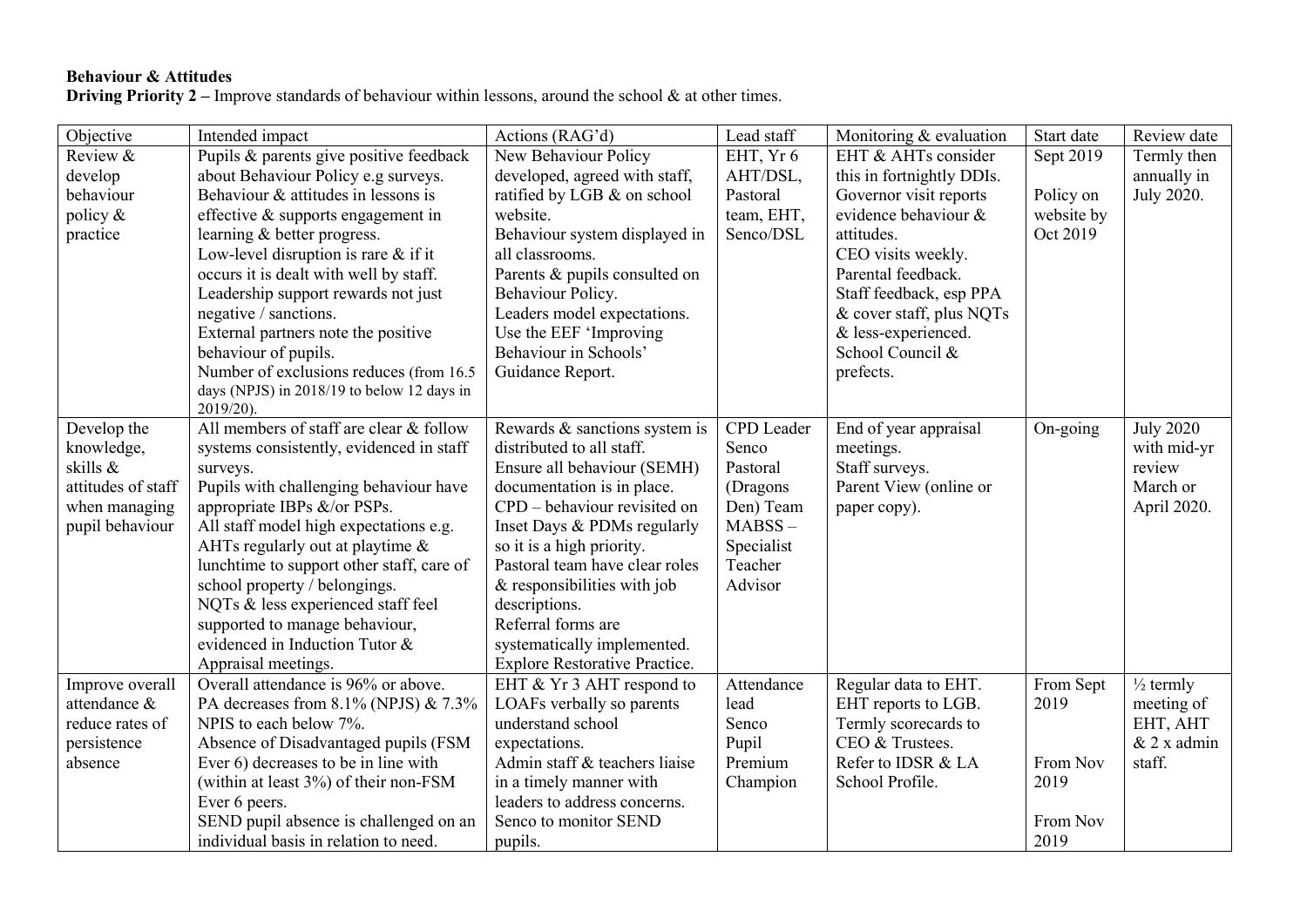# **Personal Development**

**Driving Priority 3 –** Improve the spiritual, moral, social and cultural development of pupils which contributes significantly to children with strong character who are well prepared for the next stage of their education, future careers & to be positive citizens within society.

| Objective           | Intended impact                          | Actions (RAG'd)                 | Lead staff   | Monitoring & evaluation   | Start date   | Review date       |
|---------------------|------------------------------------------|---------------------------------|--------------|---------------------------|--------------|-------------------|
| Promote more        | Pupils are respectful & responsible,     | Enable pupils to have ops to    | PSHE Ldr,    | PSHE Ldr reports to EHT   | October      | Termly to         |
| opportunities for   | prepared for the next stage of their     | explore democracy through       | EMAS link,   | & LGB.                    | 2019.        | July 2020.        |
| all pupils to       | education.                               | voting e.g. School Council.     | EHT.         | School Council Ldr        |              |                   |
| understand FBV      |                                          | Use displays around school.     |              | provides notes &          |              |                   |
|                     |                                          | Develop respect for each other. |              | feedback to EHT.          |              |                   |
|                     |                                          | Work with Trafalgar / UTC.      |              | AHTs & Senco monitor      |              |                   |
|                     |                                          | Develop understanding of rule   |              | progress of EAL & ethnic  |              |                   |
|                     |                                          | of law through school rules.    |              | minority pupils.          |              |                   |
|                     |                                          | Utilise EMAS for cultural dev.  |              |                           |              |                   |
| Further develop     | Behaviour log & other incident logs      | Revisit 5 Dragon Values &       | EHT & all    | Governor visits evidence  | Oct 2019.    | July 2020.        |
| equality $&$        | show improvements. Also, specific        | promote specifically in         | AHTs.        | pupils & staff use of     |              |                   |
| diversity           | actions taken & lessons learned.         | assemblies & lessons.           | Senco,       | Dragon Values.            | PP Review    |                   |
| throughout the      | Children in receipt of the pupil         | Introduce Dragon Values to all  | Pastoral     | Pupil Premium Review in   | annually or  |                   |
| school              | premium, service premium or LAC          | staff e.g. lunchtime.           | Team.        | Oct 2019.                 | bi-annually. |                   |
|                     | premium are not disadvantaged &          | Pupil Premium Review.           | Pupil        | Sports Premium Ldr        |              |                   |
|                     | barriers removed.                        | Greater number of pupils to     | Premium      | reports to EHT.           |              |                   |
|                     | Website compliance.                      | access extra-curricular ops.    | Ldr.         | Senco writes termly       |              |                   |
|                     | Parents & pupils report that the schools | SLE for Diversity & Inclusion   |              | reports to Govs.          |              |                   |
|                     | promote e-safety, risk awareness & how   | (at LJS) to lead CPD.           |              | Pupil feedback, both      |              |                   |
|                     | to report concerns.                      | Review Anti-bullying policy.    |              | quantitive & qualitative. |              |                   |
|                     |                                          | Review e-safety policy.         |              | Govs monitor website      |              |                   |
|                     |                                          | Develop accessibility plan &    |              | compliance.               |              |                   |
|                     |                                          | equality objectives. Publish.   |              |                           |              |                   |
|                     |                                          | Use Teaching Online Safety in   |              |                           |              |                   |
|                     |                                          | Schools guidance.               |              |                           |              |                   |
| Introduce P4C       | Pupils are more reflective & articulate  | Enact P4C CPD incl. 2 x Inset   | P4C Ldr.     | AHTs to feedback to EHT   | 23rd Sept    | On-going          |
| to staff $&$ pupils | about their thinking.                    | Days with SAPERE trainer.       | AHTs.        | on quality of P4C         | 2019.        | informal.         |
| (following EEF      | Staff note improvements in pupils'       | Incorporate P4C across the      | Comms        | training.                 |              | Termly            |
| control group)      | thinking, speaking & listening skills.   | curriculum e.g. develop 'I see, | officer $&$  | P4C Ldr to monitor        |              | formal to         |
|                     | P4C has a positive impact on other areas | I think, I wonder' approach.    | website mgr. | evidence of P4C in        |              | <b>July 2020.</b> |
|                     | of the curriculum.                       | Staff to see P4C in action in   |              | planning $&$ in lessons.  |              |                   |
|                     |                                          | other schools & make links.     |              | Report back to EHT &      |              |                   |
|                     |                                          | Communicate P4C work with       |              | Govs Standards' Com.      |              |                   |
|                     |                                          | parents.                        |              |                           |              |                   |